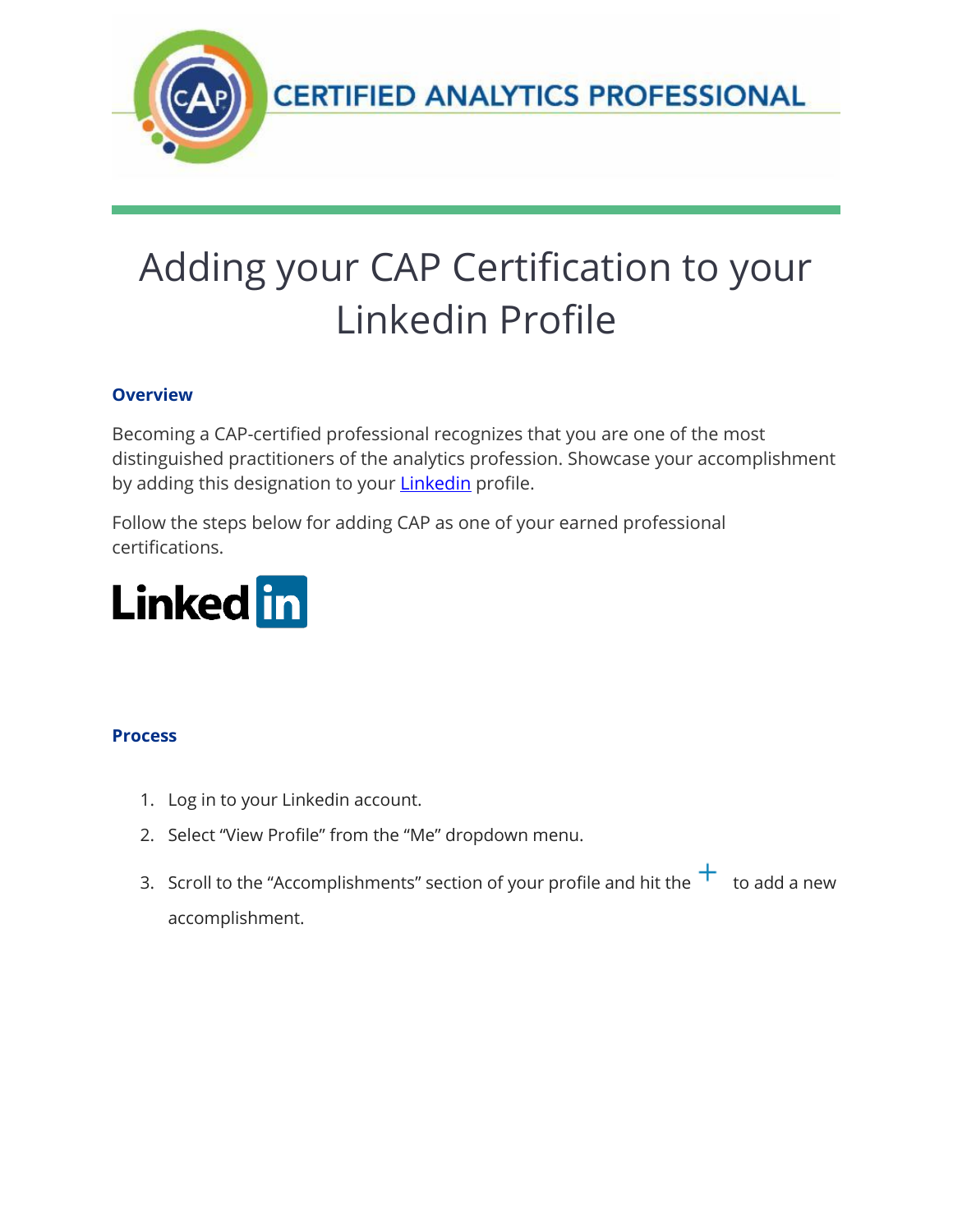4. Select "Certification" from the dropdown menu.



- 5. An "Add certification" window and form will appear for you to enter your certification information.
- 6. Write **CAP** in the "Certification name" section.
- 7. Search on **CAP Certified Analytics Professional** in the "Certification authority" section and select CAP.

#### Certification authority



- 8. Select your **start and end dates** CAP is good for three years before needing recertification.
- 9. Enter your **unique certificate URL** you should have received from Accredible if you have not received your unique certificate URL, please contact our certification manager at [info@certifiedanalytics.org](mailto:info@certifiedanalytics.org)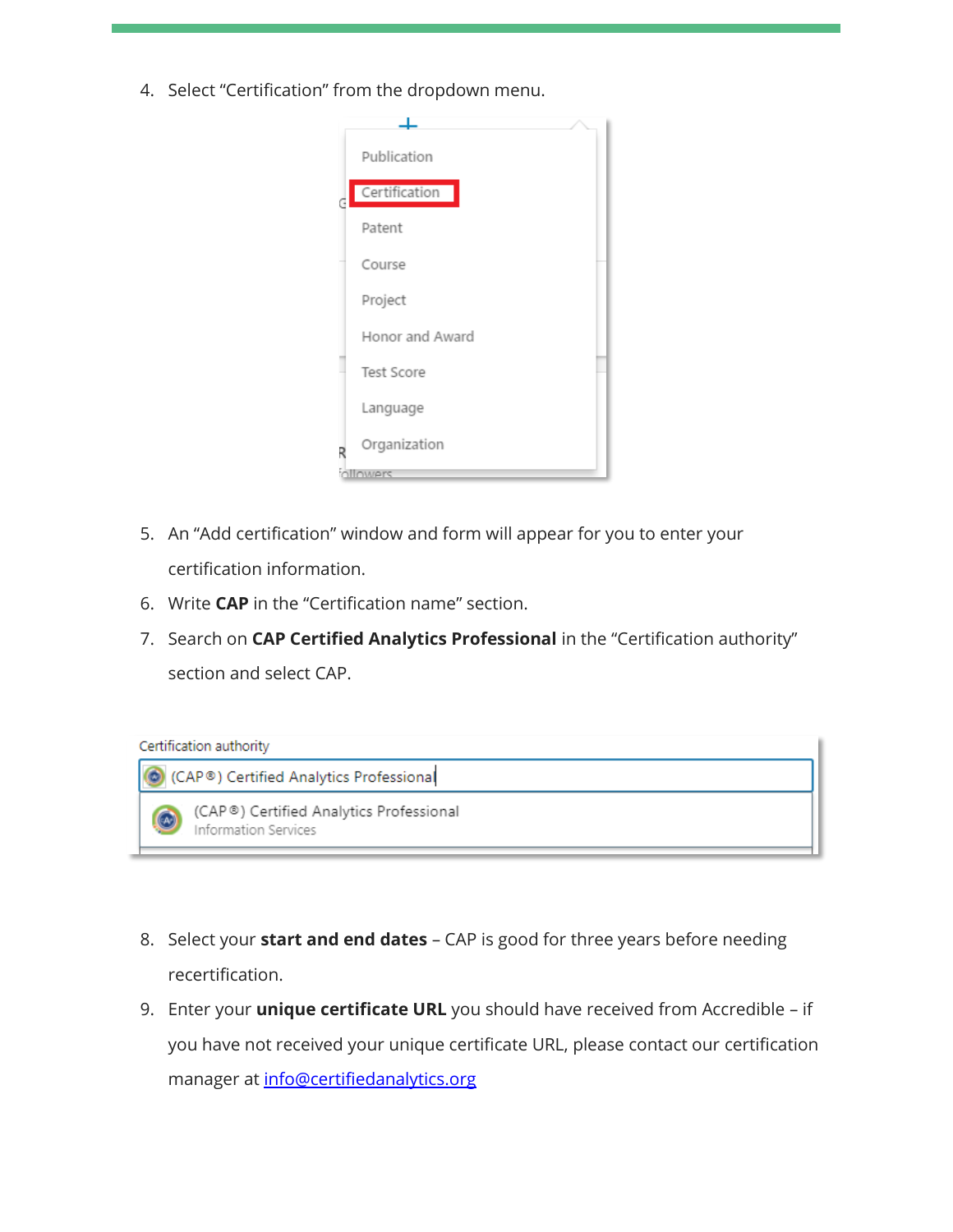#### **Certification URL**

https://www.credential.net/example

10. Make sure that everything on your "Add certification" form is complete and accurate and hit "Save" when ready.

| Add certification                                                                   |  |         |      |  |  |
|-------------------------------------------------------------------------------------|--|---------|------|--|--|
| Certification name *                                                                |  |         |      |  |  |
| CAP                                                                                 |  |         |      |  |  |
| <b>Ex: CEA</b>                                                                      |  |         |      |  |  |
| Certification authority                                                             |  |         |      |  |  |
| CAP®) Certified Analytics Professional                                              |  |         |      |  |  |
| License number                                                                      |  |         |      |  |  |
|                                                                                     |  |         |      |  |  |
| From                                                                                |  | To      |      |  |  |
| January<br>▼                                                                        |  | January |      |  |  |
| 2018<br>$\overline{\phantom{a}}$                                                    |  | 2021    |      |  |  |
| This certification does not expire                                                  |  |         |      |  |  |
| <b>Certification URL</b>                                                            |  |         |      |  |  |
| https://www.credential.net/example                                                  |  |         |      |  |  |
|                                                                                     |  |         |      |  |  |
| We no longer share changes to certifications with your network. Learn what's shared |  |         |      |  |  |
|                                                                                     |  |         |      |  |  |
|                                                                                     |  |         | Save |  |  |

11. Your CAP certification is now visible on your Linkedin profile! Your accomplishment is showcased and available for your network to view.